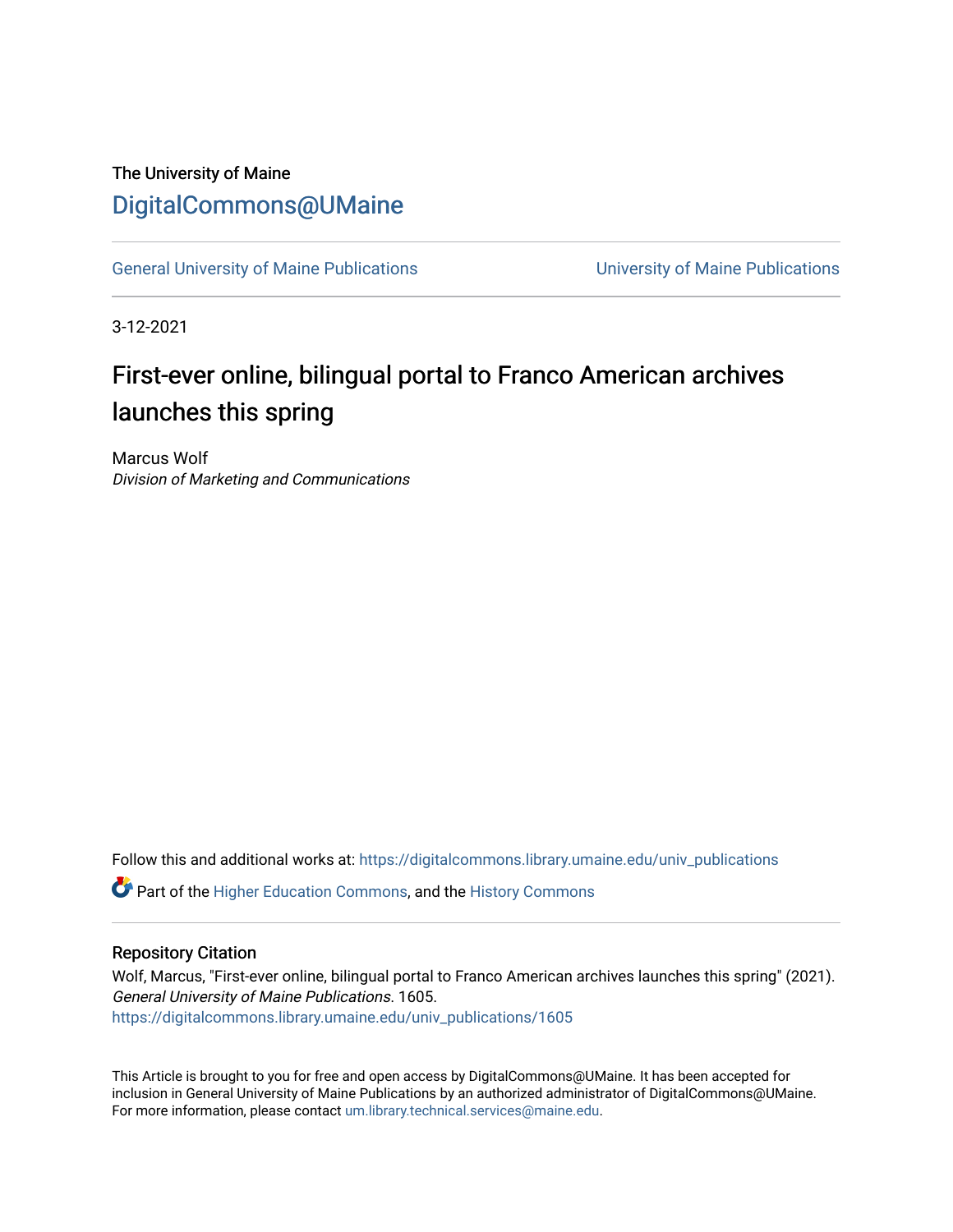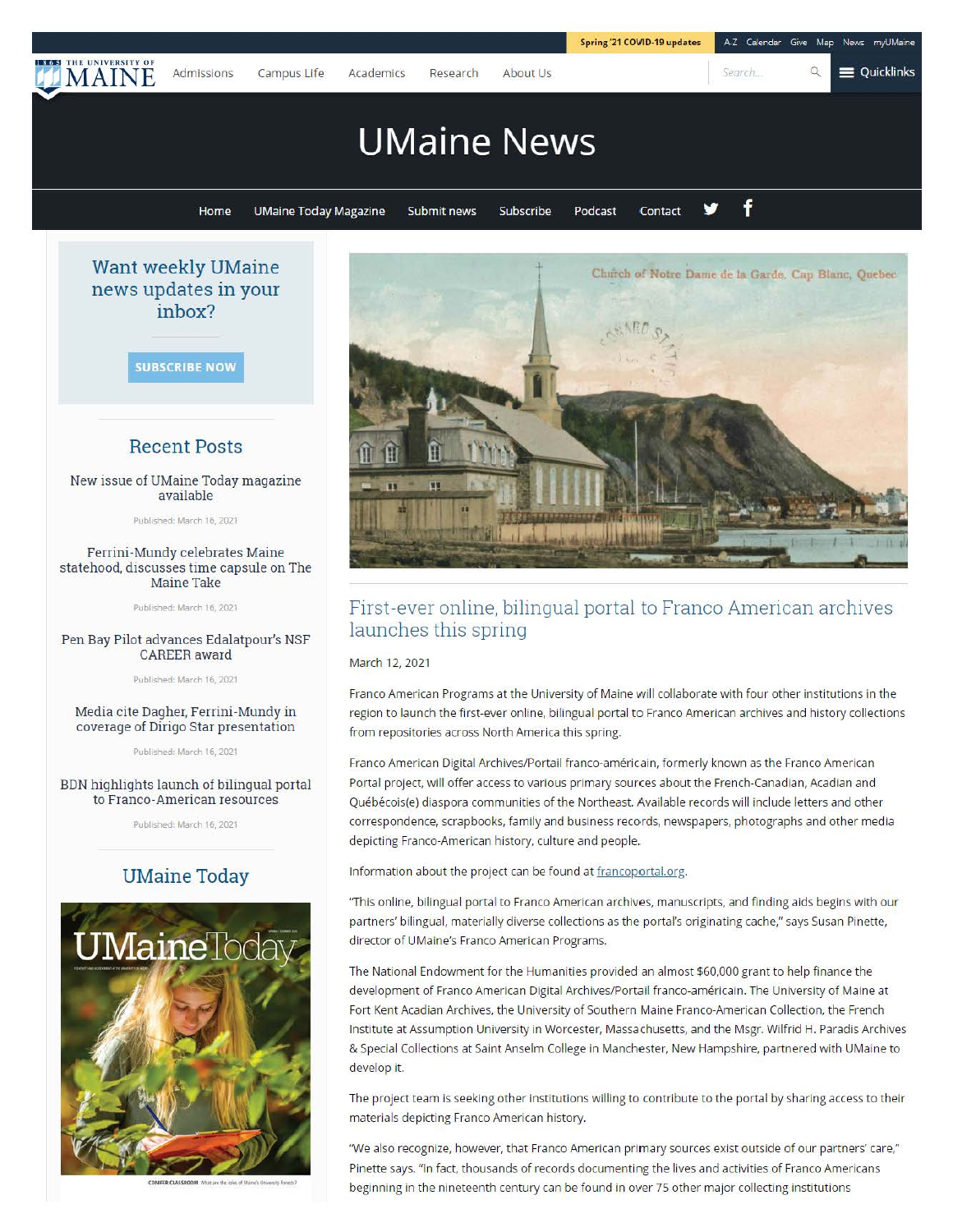

throughout the United States and Canada, including the Library of Congress, Bibliothèque et Archives nationales du Quebec (BAnQ), New York Public Library, Harvard University and more.

"It is our intention to place all of these materials and their home repositories in conversation with one another through our portal. Making plain the contents of Franco American collections and their locations collaboratively will cast light on the truly national and international scopes of Franco American history and life," Pinette says.

Primary sources detailing the French-Canadian, Acadian and Québécois(e) diaspora of New England can sometimes be difficult to find. The digital, bilingual archive portal will make them more visible, searchable and accessible to researchers, educators, students, genealogists and the general public.

Users will be able to browse and search through the catalog of records featured on the website, which it will categorize by indicators like place, family name, subject or cultural theme. Once a user selects an item to view, the portal will connect them to that item at its original source in the digital sphere or a physical archive.

UMaine Franco American Programs will host a Zoom presentation for Franco American Digital Archives/Portal franco-américain at 7 p.m. on March 16. This online event is free and open to the public. Anyone can register for the event through the Franco American Programs' events calendar.

"This collaboration works hard to overcome barriers to the discoverability of Franco-American archival materials, and in doing so it aims to open them to new forms of study, and to improve access to pieces of our communities' histories that may have become hidden," says Jacob Albert, project manager for Franco American Programs who led development for the project.

For more information about the project and its contributors, contact Pinette, spinette@maine.edu or Albert, jacob.albert@maine.edu.

UMaine has been active in Franco American studies for more than 50 years. The university established the Franco American Centre in 1972, then created a Franco American Studies Program, still the only one of its kind in the U.S., in the 1990s.

Contact: Marcus Wolf, 207.581.3721; marcus.wolf@maine.edu